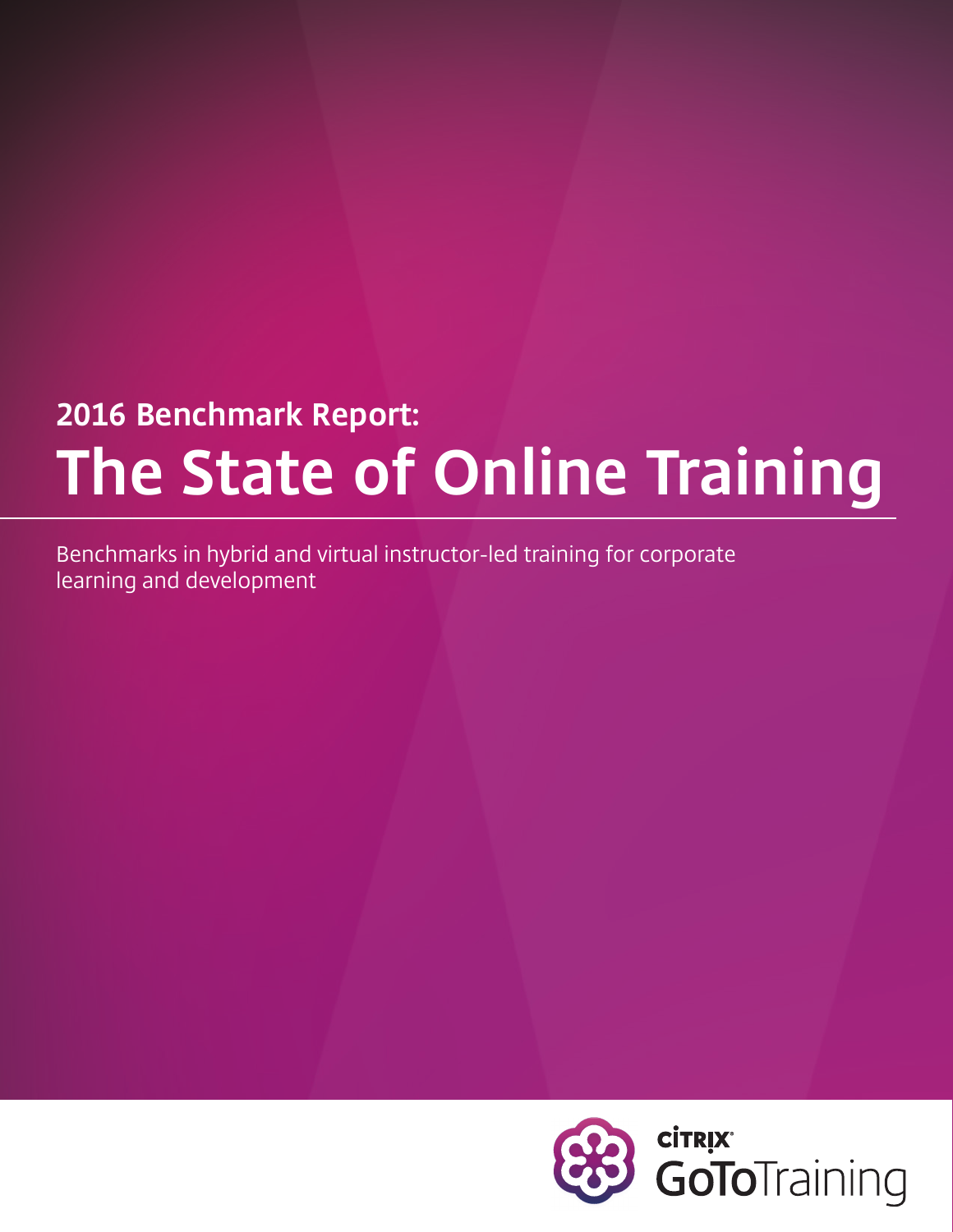## **Table of Contents**

|   | <b>Executive Summary</b>                  | 3          |
|---|-------------------------------------------|------------|
|   | Methodology and Terminology               | $\sqrt{2}$ |
|   | The Role of the Training Professional     | 5          |
|   | Areas of Responsibility                   | 6          |
|   | Corporate Training Modalities             | 8          |
|   | <b>Pre-Training Activities</b>            | 10         |
|   | Session Planning                          | 11         |
|   | Biggest Challenges in Content Development | 12         |
|   | Learner Registration                      | 14         |
| Ë | <b>Training Session Execution</b>         | 15         |
|   | <b>Instructional Support</b>              | 16         |
|   | Class Sizes                               | 17         |
|   | Activities, Tools and Features            | 18         |
|   | Challenges Delivering                     | 19         |
|   | <b>Technical Support</b>                  | 20         |
|   | <b>Post-Training Activities</b>           | 21         |
|   | Assessment                                | 22         |
|   | Outcomes                                  | 23         |
|   | Conclusion                                | 24         |
|   | Key Takeaways                             | 25         |
|   | How to Use This Report                    | 26         |
|   |                                           |            |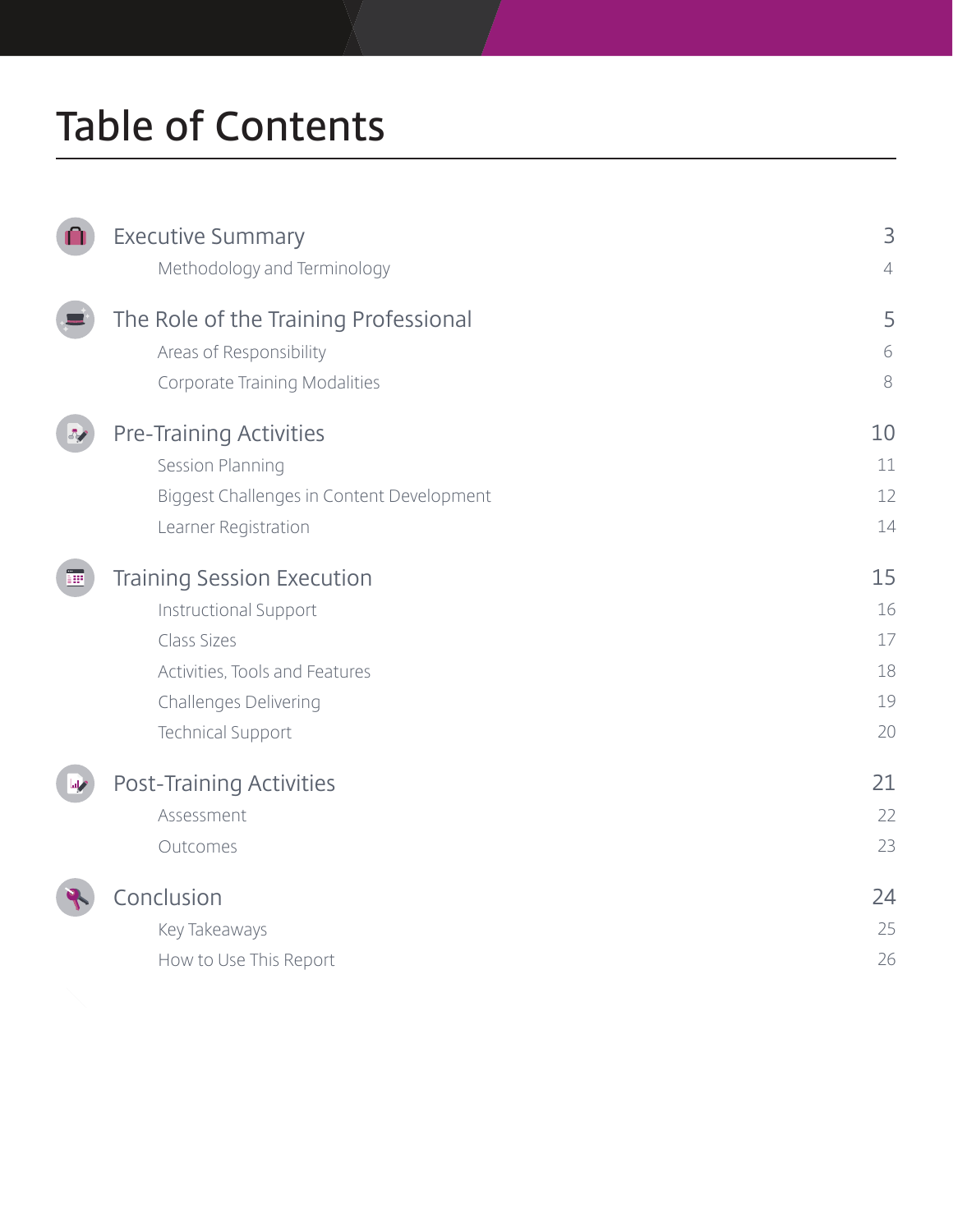### **Executive Summary**



#### **Tools expand the reach and effectiveness of the trainer.**

As training modalities like hybrid or virtual instructor-led training (ILT) are applied, the abilities of the training professional are transformed. Attention must be given to helping both trainers and learners become comfortable with and master the capabilities of the learning environment.



#### **Technology provides immediacy.**

Rather than being used as a broadcast service to reach large numbers of learners, the strength of technology-supported ILT is in providing access immediately to learning that is easily set up, conducted and measured. Frequently, small virtual training sessions effectively overcome challenges of learner availability.



#### **Ease of use matters.**

Training professionals wear many hats, managing many aspects of the planning, delivery and assessment of training, so it is important that technology is easily used and robustly supported.



#### **Barriers are lowered.**

Instructor-led training through technology lowers barriers of scheduling (aiding both learners and trainers), making it possible to unify training and training resources across many locations, and facilitates the management of learning programs with centralized registration and measurement.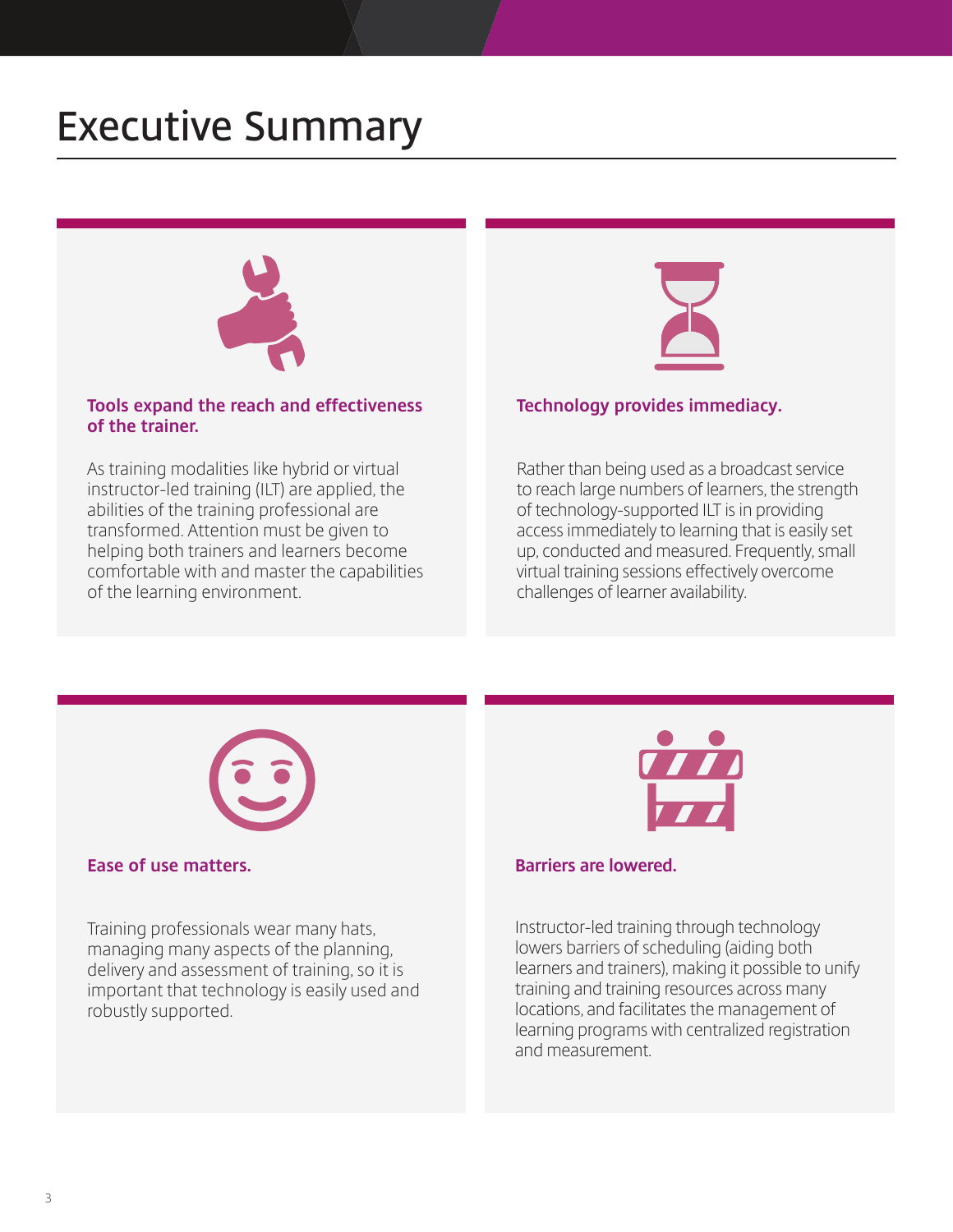## **Methodology and Terminology**

This report was prepared by Training Industry, Inc. on behalf of Citrix Systems, Inc., using data from Training Industry's library of original research and GoToTraining user research, gathered by Citrix. These data were analyzed independently by Training Industry analysts.



In this report, the following terms are defined as follows:

**Virtual Instructor-Led Training (VILT)** refers to training that is delivered in a virtual or simulated environment, or when instructor and learner are in separate locations. Virtual instruction environments are designed to simulate the traditional classroom or learning experience. VILT can be conducted synchronously or asynchronously. The term is also referred to as Virtual Classroom Training (VCT).

**Hybrid Instructor-Led Training (HILT)** incorporates both a traditional classroom setting and virtual learning environment. This allows learners from remote locations to interact and participate in an instructor-led classroom through the use of technology.

**E-Learning** is self-paced learning in which students use technology to access training or courseware, without instructor intervention or direct participation, and is delivered asynchronously.

**Face-to-Face Learning** refers to traditional learning environments in which an instructor and student interact in person, and can include one-on-one, classroom or lecture structures.

This benchmarking report is intended to provide training professionals and training managers with useful contextual data against which to compare their own performance, structure, programs and resourcing decisions, in order to improve the operations and effectiveness of their training organizations.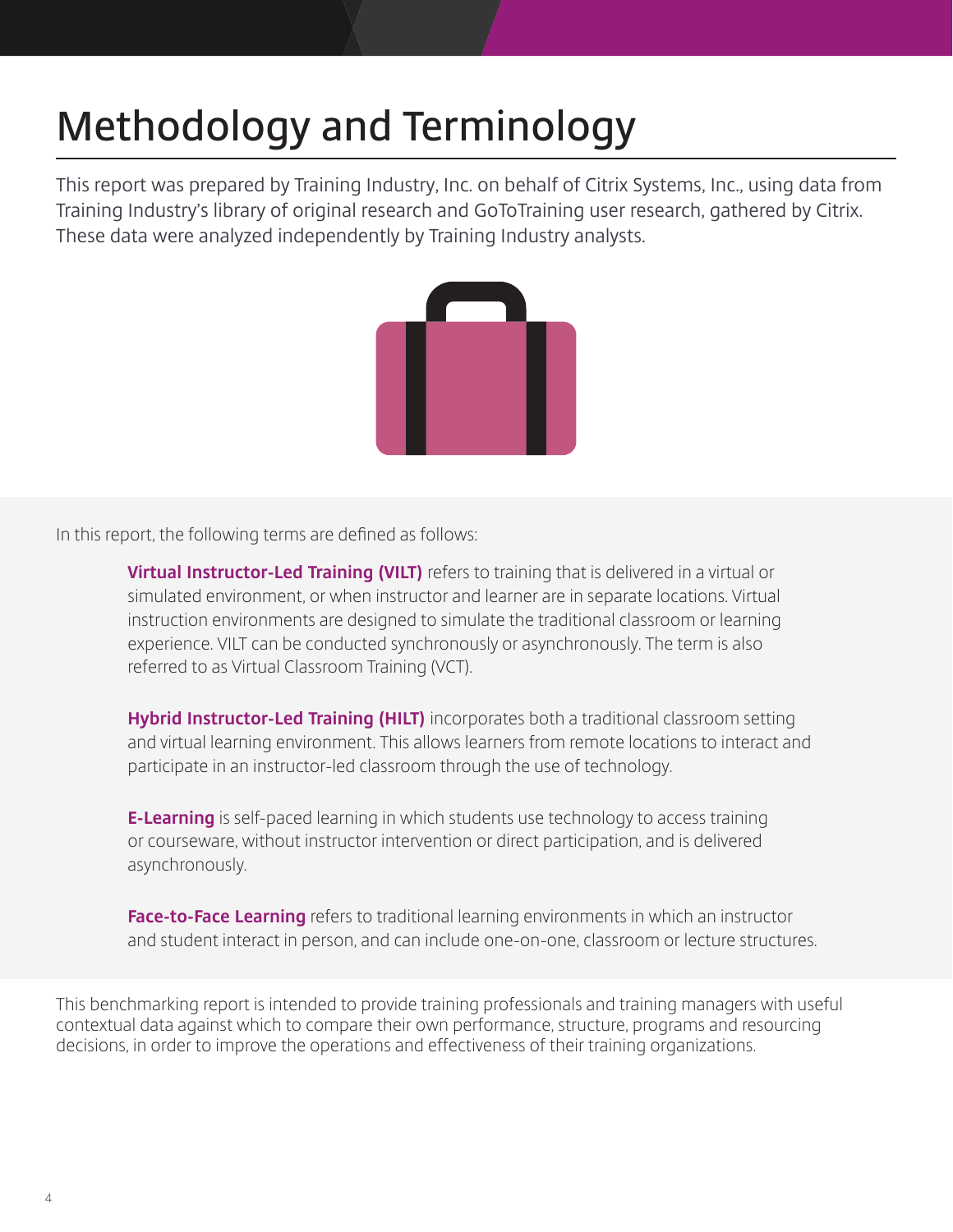

### **The Role of the Training Professional**

Training professionals wear many hats. In practice, trainers are tasked with multiple phases of the lifecycle of a training session, including planning, promotion, scheduling, content development, delivery and assessment. Ease of use is an essential attribute of the technology tools used to support these tasks.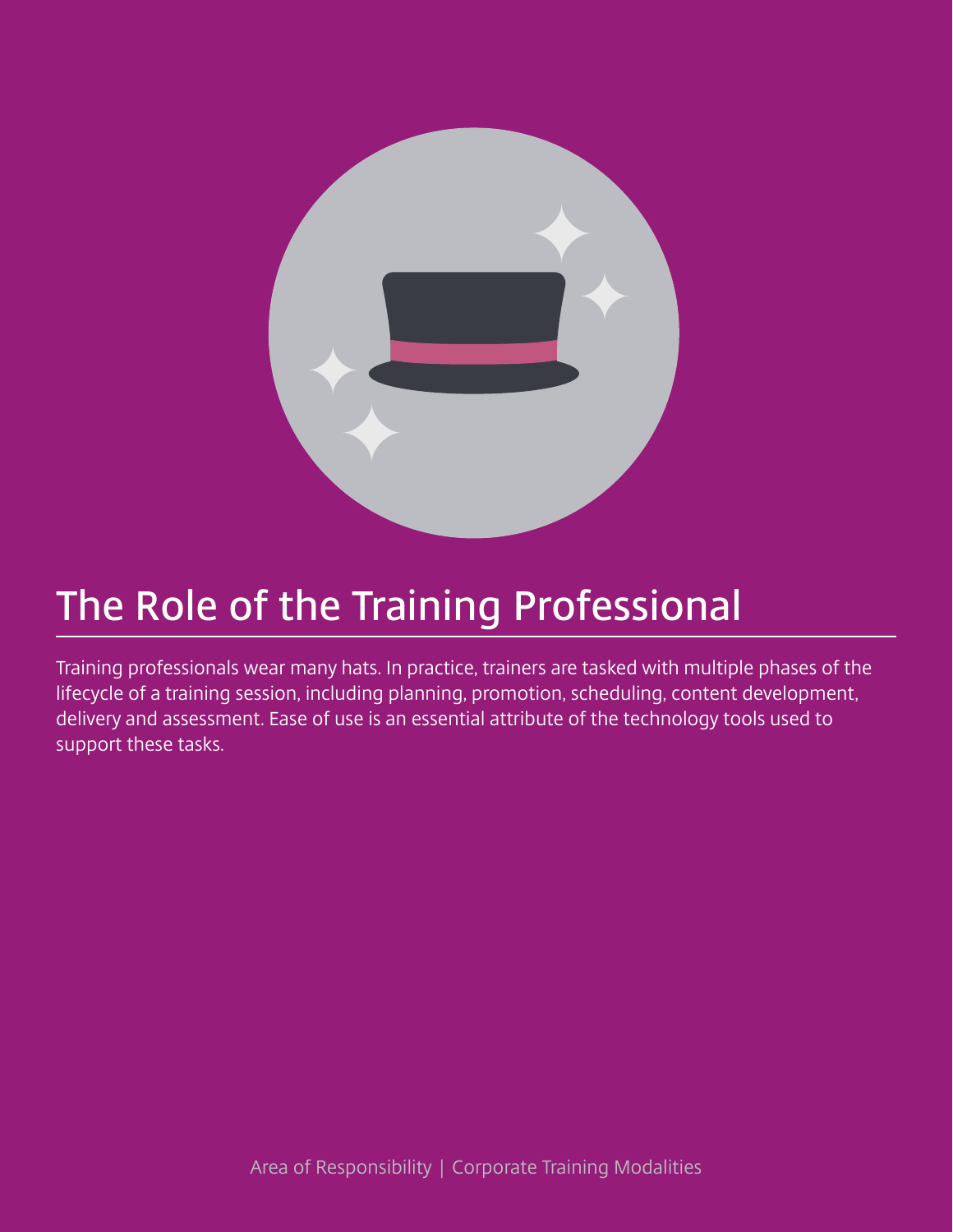## **Areas of Responsibility**

Training professionals are responsible for the planning, promotion, scheduling, preparation, delivery and assessment of training.



#### **The majority of professionals in hybrid and virtual instructor-led training programs are responsible for more than one part of the process.**

Only one in 10 trainers are responsible solely for the preparation and delivery of training materials; most (58%) are responsible for planning, scheduling, promotion and registration activities, in addition to the preparation and delivery of training, but are not tasked with assessment and other post-session activities.

#### **Nearly half of training professionals are asked to do it all.**

Approximately 45.1 percent of training professionals are responsible for all aspects of the training process, planning, promotion, content development, organization, instruction or presentation, editing recorded trainings for distribution, post-session follow-up with learners, and the assessment of outcomes. Additionally, more than half are responsible for at least two of the three main activity areas (planning, delivery and follow-up).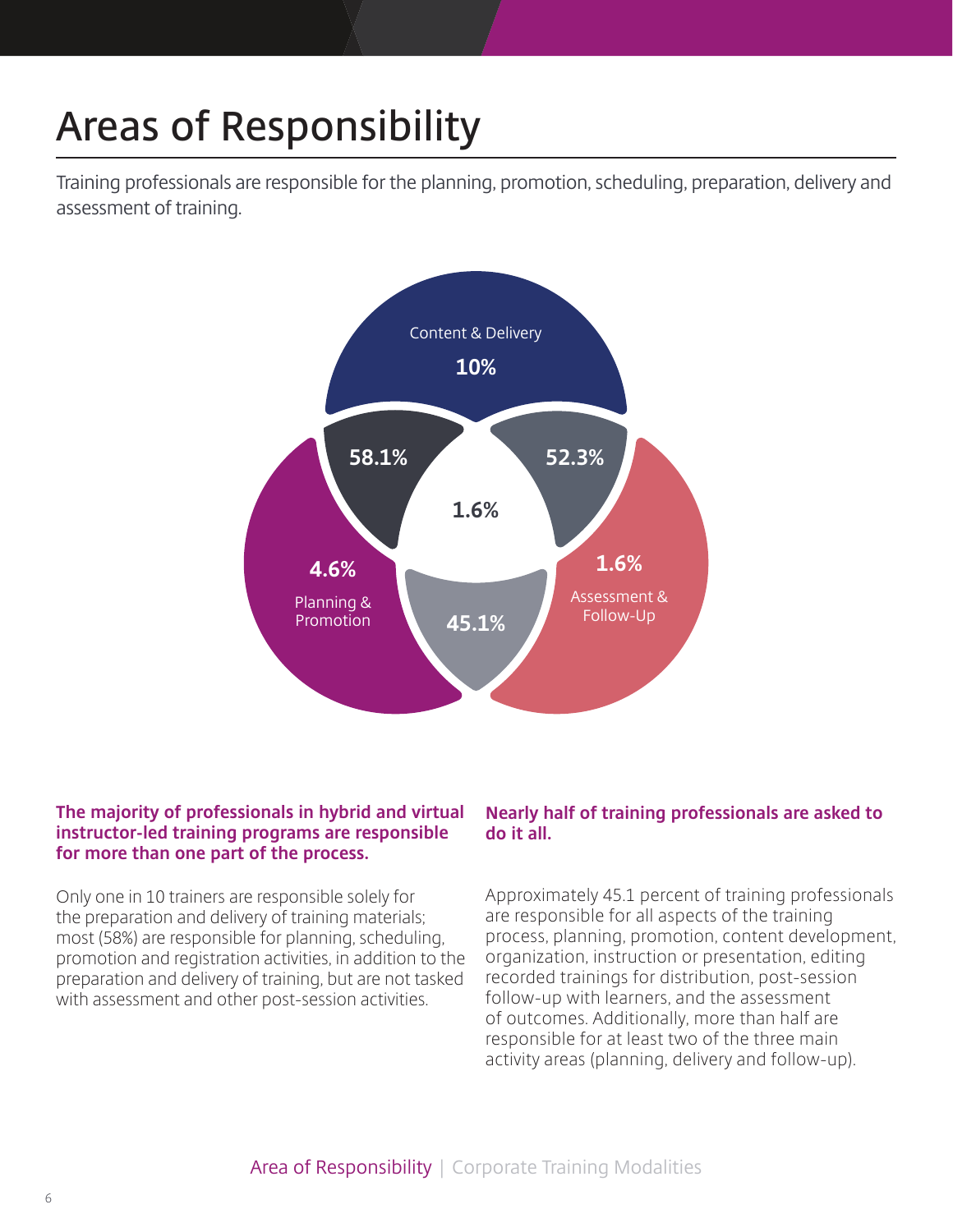Among those who organize or develop content for training, most do not use third-party services.



Those responsible for content development, in general, do so without the support of external ("third party") resources. However, more than 10 percent of those with content development responsibility report using an external resource for content development.

It is notable that, in most organizations, purchase decisions about learning technology are most frequently made at the management and executive level; instructors, trainers and similar instructional staff do not play a leading role in these decisions, according to Training Industry research. The needs of training professionals should be considered as technology-enabled training tools are selected, to ensure a strong match between vendor and tool attributes that support the needs of both the trainer and the buying organization.

**Almost half of training professionals handle all facets of planning, delivery**  and measurement. **99**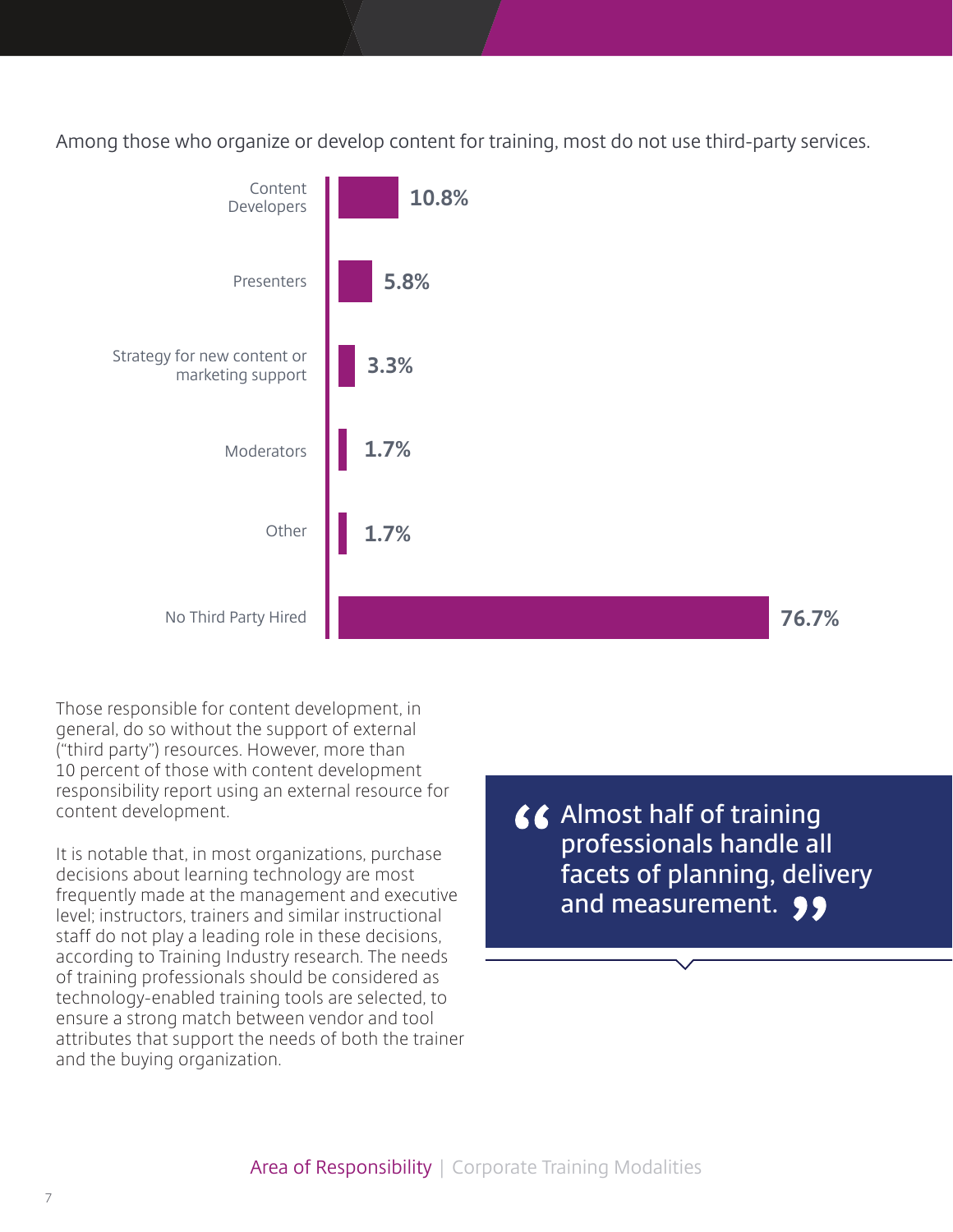## **Corporate Training Modalities**

Technology-enabled live training, comprised of both virtual and hybrid instructor-led training, is the most frequently offered training modality.



Training offered by modality.

**f6** Technology has not decreased **the demand for instructor-led training, but gives instructors new tools to reach learners.** 99 Hybrid instructor-led training and virtual instructorled training, combined, represent 36 percent of all corporate training sessions, outpacing traditional classroom-based training sessions, which represent 33 percent of all sessions. Asynchronous e-learning accounts for a further 31 percent of sessions.

The trend in instructor-led learning is enablement through technology, both in hybrid and fully virtual delivery. As this shifts, the instructor remains important: even as more technology-enabled training sessions are offered, the overall proportion of training led by an instructor has remained constant.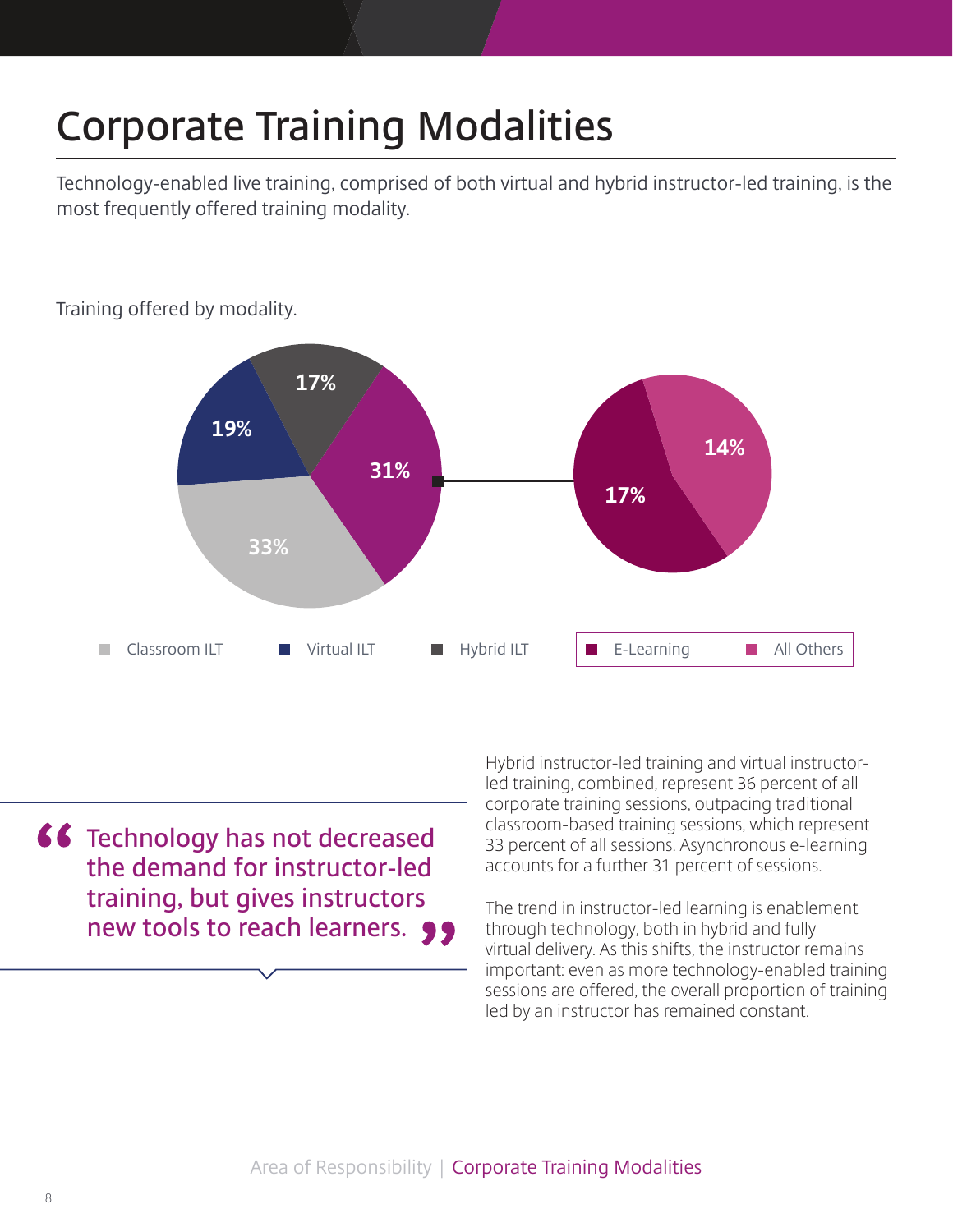### **Nearly 70 percent of corporate training is instructor-led.**

Among users of technology-enabled learning platforms, it is most common for instructor-led training to be offered fully online, compared to hybrid or e-learning modalities: 58 percent say fully online sessions are offered "always" or "most of the time." In general, professionals who use learning technologies tend to be enthusiastic adopters of the modality, and are more likely to conduct fully virtual training sessions. *K* Those who avidly use **technology are more likely to adopt the tools to offer training fully online.**

Users of technology-enabled learning most often conduct fully online sessions.

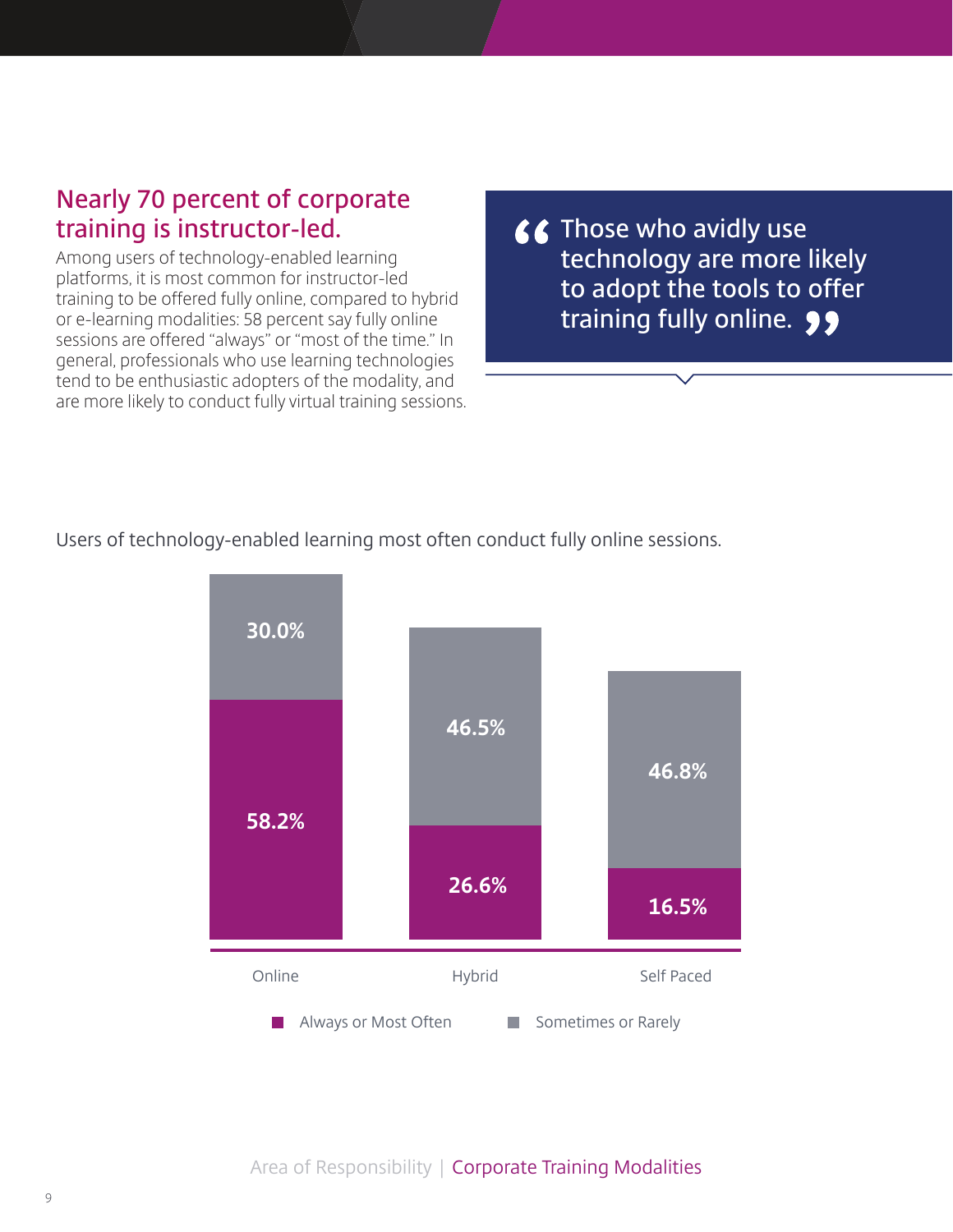

### **Pre-Training Activities**

Before a training session is conducted, the training professional conducts necessary pre-work, including the scheduling and promotion of the session, identification of presenters and necessary resources and the coordination and preparation of topics and content.

A best practice in planning a training session is to anticipate not only those tasks necessary that lead up to the live training session, but also to anticipate and begin to build structures in advance for post-training activities such as assessment and follow-up.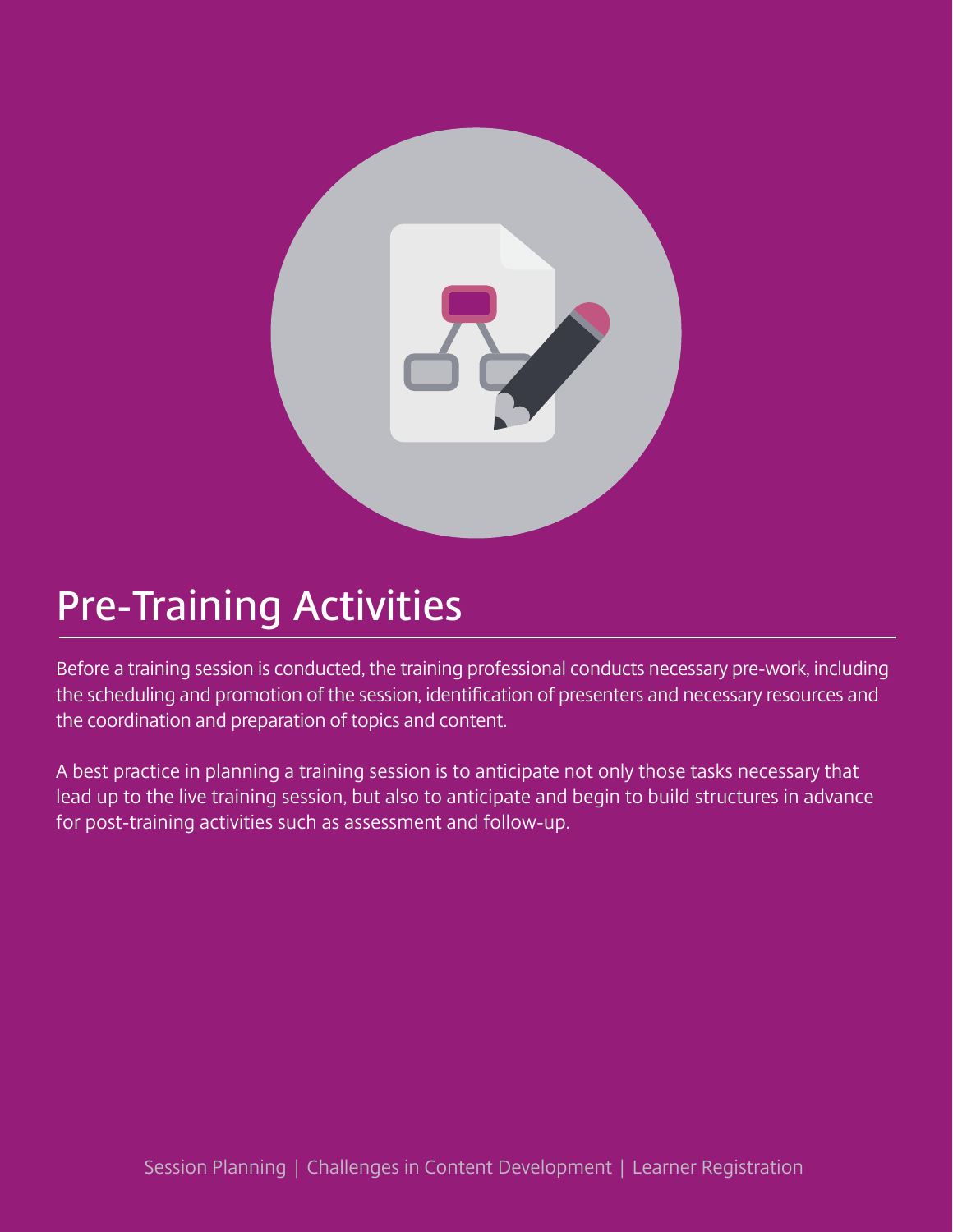# **Session Planning**

Technology-enabled learning tools empower the trainer to be responsive to the needs of learners, which is reflected by sessions offered more frequently and to smaller numbers of students.

Most technology-enabled trainers conduct sessions frequently.





Among training professionals who conduct hybrid or virtual instructor-led training, sessions are held at least **two to three times each month (68.6%)**.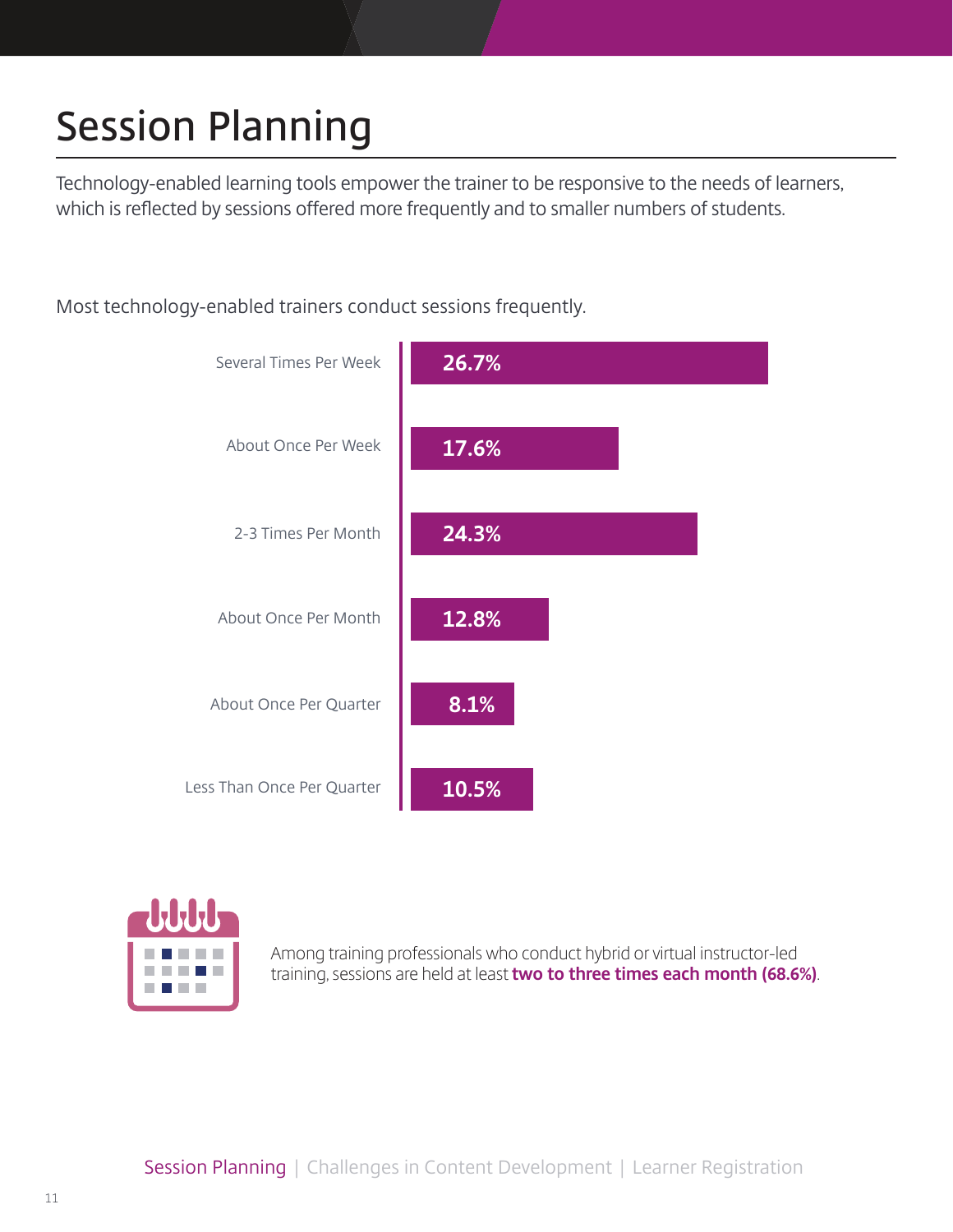## **Biggest Challenges in Content Development**

When planning training, content development is the single most frequently-cited challenge of trainers.

#### Most common planning challenges.



**46 A key driver of success is whether the content has been designed for hybrid or virtual delivery.** 99

Other frequently-cited obstacles to training include difficulties with session promotion and student registration, such as limited student availability and scheduling constraints faced by the trainer. Challenges with the technology tool or platform were cited as an obstacle far less frequently (just 8.1%).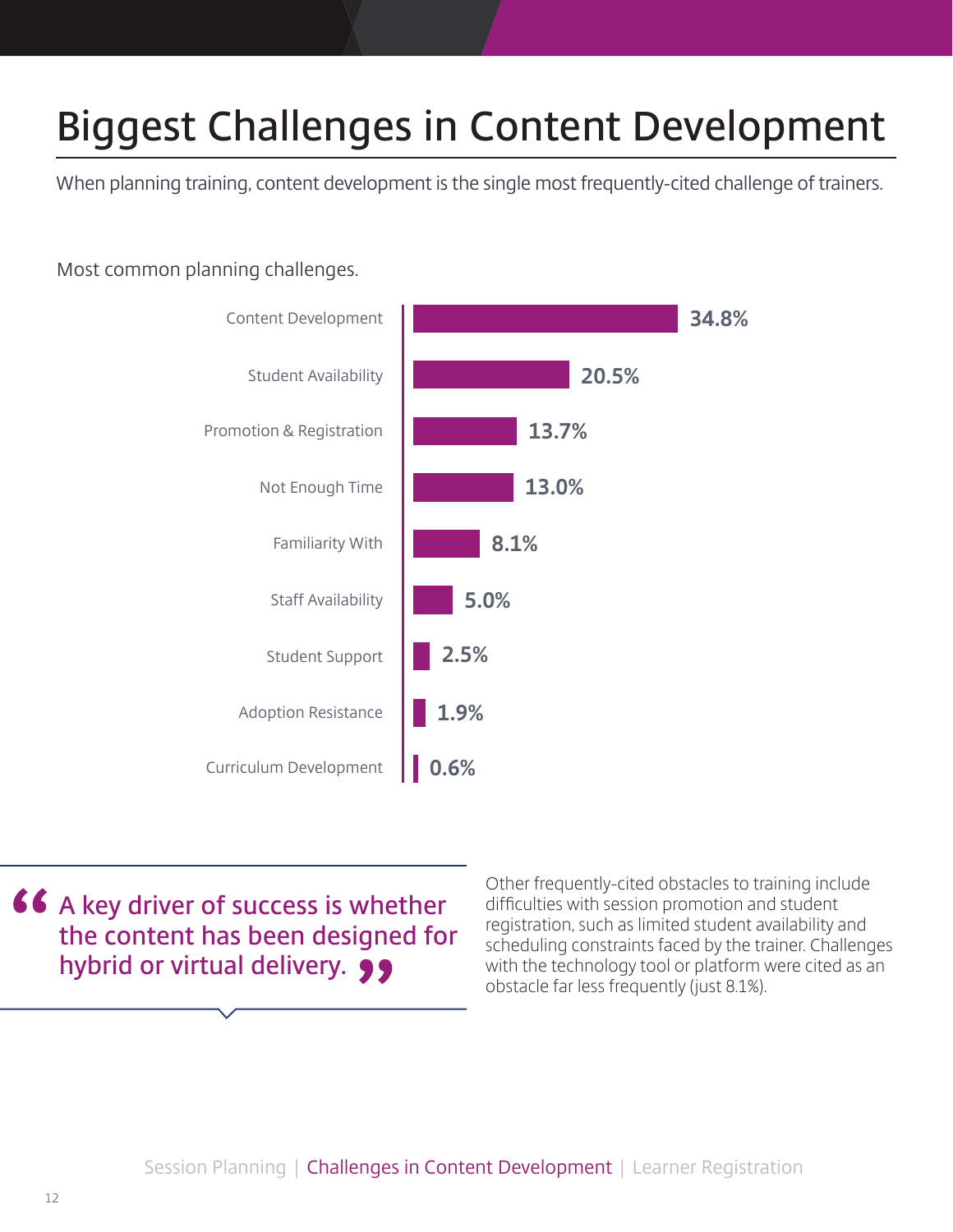This is especially interesting because one of the core promises of HILT/VILT is to reduce the impact of scheduling constraints and to lower barriers to training. This is being addressed in practice by trainers using technology to conduct frequent sessions, often planned and delivered on short timetables, as evidenced by the significant proportion of sessions initiated and conducted in just a few days from start to finish.

In most cases, content is prepared quickly. Nearly half (49%) of trainers prepare content in less than a week, and 80 percent of trainers take two weeks or less to prepare. There is a risk that the organization's investment in staff hours for training may not be well-served if trainers are not afforded adequate time to prepare content and anticipate post-training measurement.

**The investment in staff hours … may not be well-served if trainers are not afforded adequate time to prepare content … and post-training measurement.**

#### Length of time needed to prepare training materials.

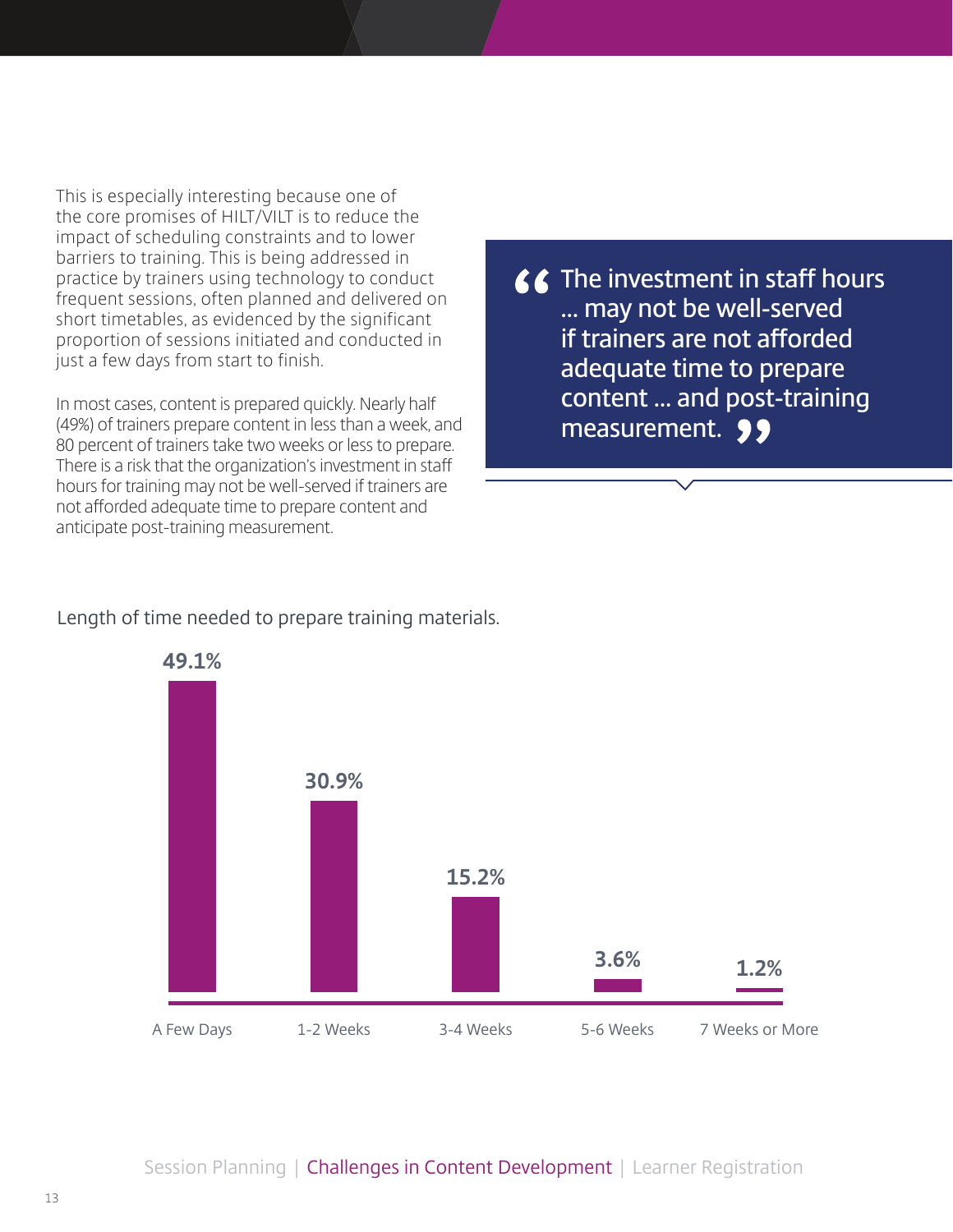## **Learner Registration**

Technology-enabled training makes it possible for the training organization to be more responsive to the needs of the organization and of the learner, by bridging distances and providing a rapid response to training needs, through a range of options ranging from institutional training offered at a greater frequency to smaller, "pop-up" training sessions held immediately or on short notice.

Length of time allowed for learners to register.



*If* In nearly one in four **cases, students sign up for training less than a week in advance.**

In more than half (51.1%) of HILT and VILT training sessions, learners are given between one and two weeks of advance notice to register.

In nearly one in four cases (22.5%), students are given less than one week's notice.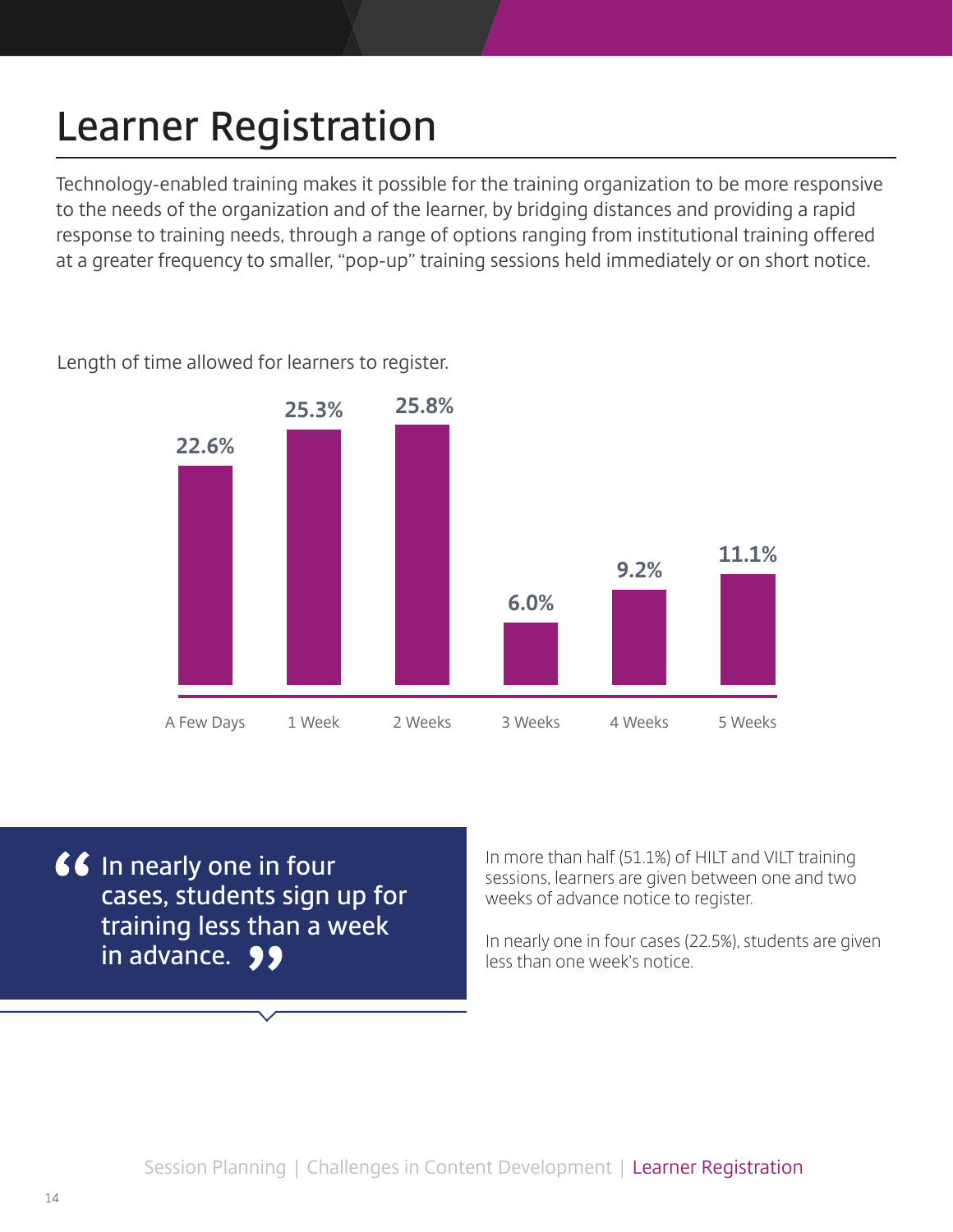

### **Training Session Execution**

The delivery of training involves a substantial organizational commitment, including the resources allocated to the preparation, delivery and assessment of the material, but also the organizational resources represented as employees take time away from their other responsibilities to focus on learning. Technology-enabled learning is a key differentiator in reducing employee time off task and the associated productivity cost.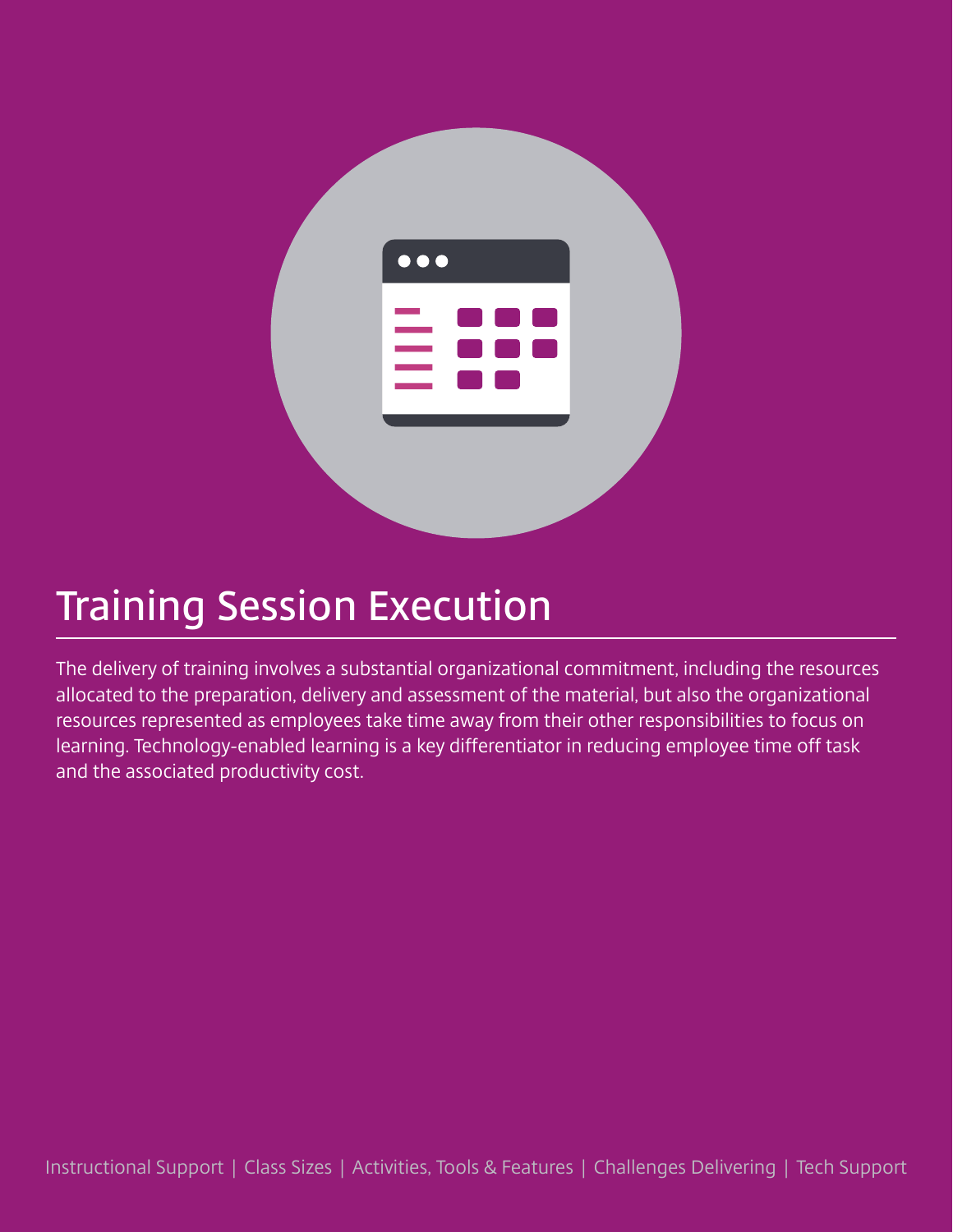## **Instructional Support**

In today's technology-enabled training department, although most training professionals support multiple facets of the training function, training professionals are typically supported by internal staff during the delivery of live training.

The number of internal staff members who support training professionals in the execution of a technology-enabled live training session is variable. However, typically, trainers who are able to specialize (in that they are responsible for fewer facets of the training process) have larger numbers of behind-thescenes staff supporting the live training event.

It is noteworthy that training professionals responsible for all three main activity areas of virtual or hybrid live instructor-led training sessions—that is, the trainers who wear the most hats—are also the most likely to have the support of just one other staff member during the live session.

▲ Nearly 60% of trainers are **assisted by one or fewer internal staff, and about 38% are supported by two or more staff during the delivery of live technology-enabled training.**

#### Behind-the-scenes staff support for training.



Instructional Support | Class Sizes | Activities, Tools & Features | Challenges Delivering | Tech Support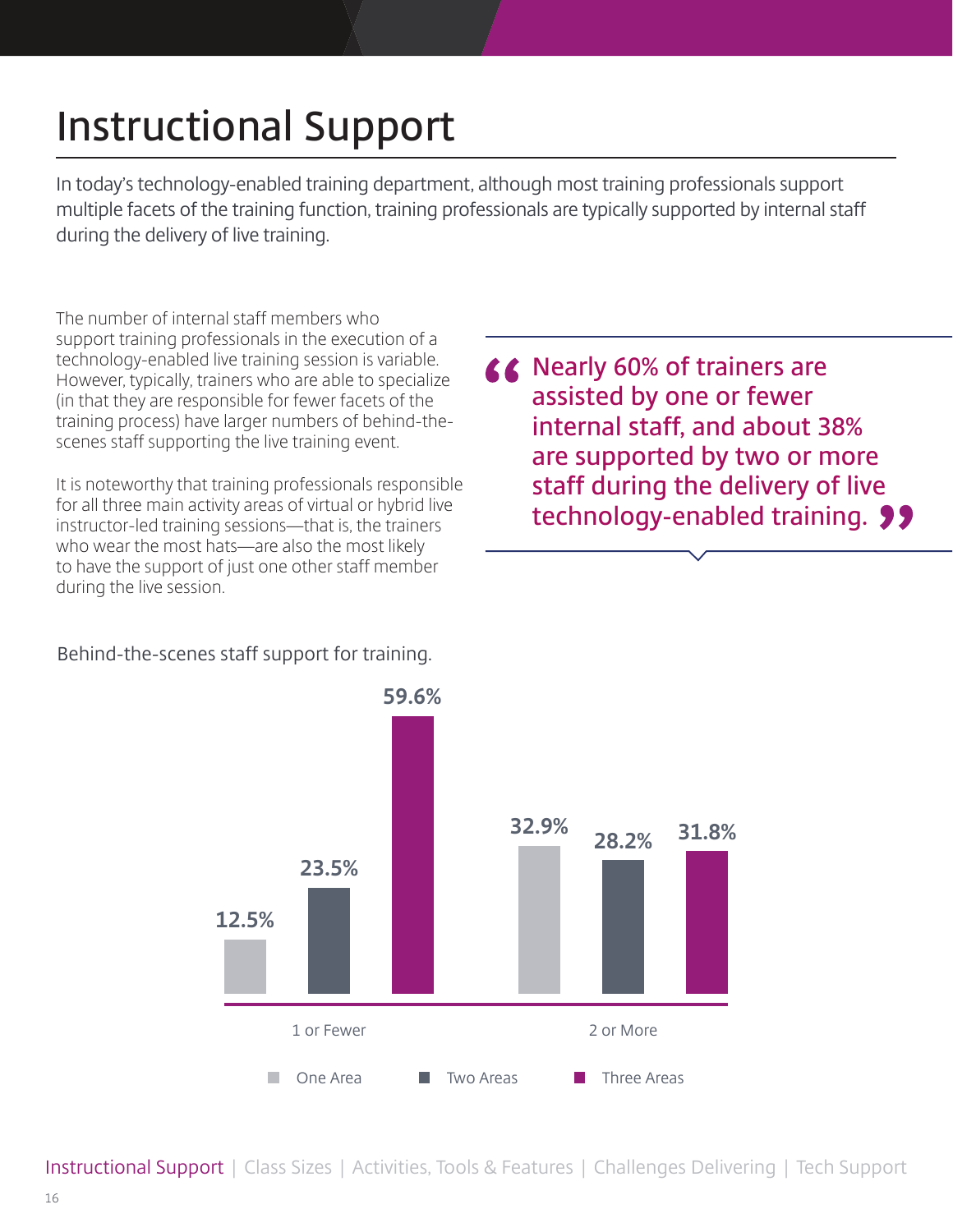## **Class Sizes**

Class sizes for technology-enabled training tend to be limited, most commonly smaller than 10 learners, with most classes smaller than 25 learners.

Typical HILT/VILT class sizes by type of instruction.



These sizes vary according to the type of training conducted. For example, customer training sessions tend to be smaller than 10 learners, while sessions intended to support knowledge retention are typically larger, with more than half offered to groups between 11 and 50 students.

Instructional Support | Class Sizes | Activities, Tools & Features | Challenges Delivering | Tech Support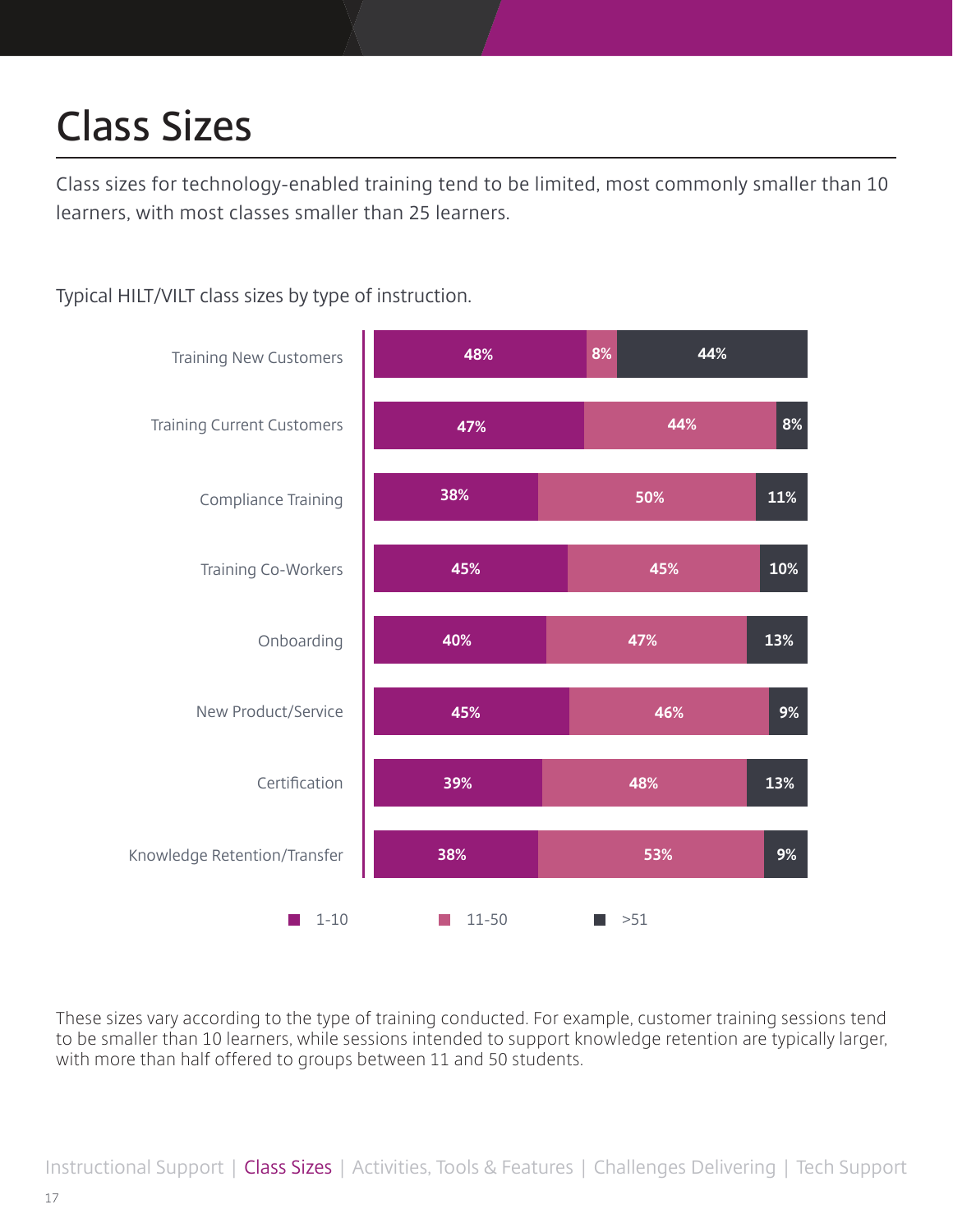## **Activities, Tools and Features**

In technology-enabled training, the most commonly-used feature is chat (55.2%).

#### Commonly-used HILT/VILT features.



**f6** Features supporting **student engagement are frequently used, including**  chat and polls. 99

Polls, surveys and show of hands, when viewed together, are used even more frequently (65.3%). These interactivity features are closely followed by video, which while used with increasing frequency in HILT/ VILT, is still a less commonly-used feature (32.7%).

The tools used most frequently are those that contribute to the conduct of the class and to student learning. Chat enhances learning while minimizing disruption. Polls support student engagement and provide the instructor with instant feedback from students, as do show of hands and surveys. Breakouts are used more frequently as class sizes increase.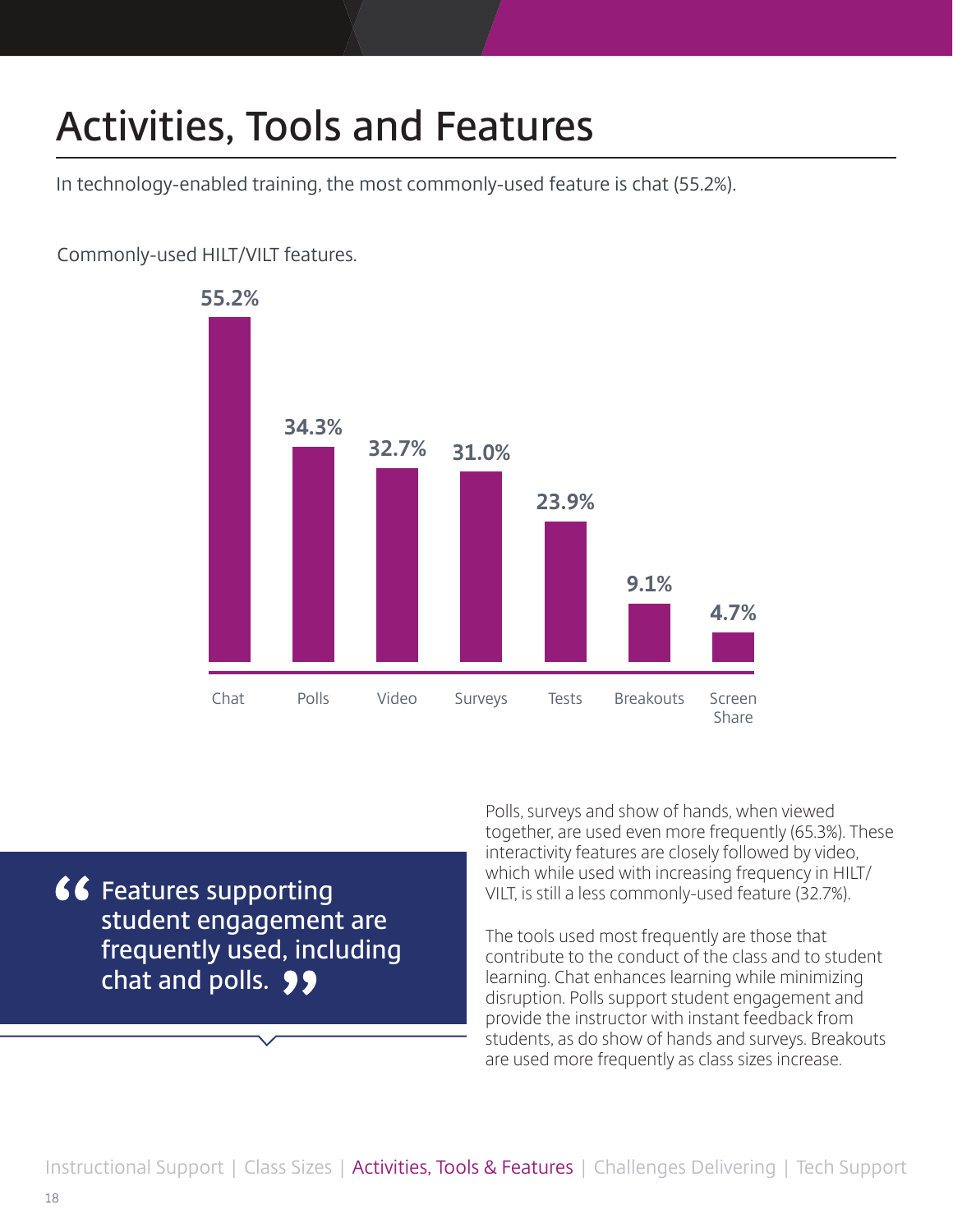## **Challenges Delivering**

Most GoToTraining users surveyed did not cite specific challenges encountered during training sessions.

Challenges encountered during training sessions.



Those who did cite issues with HILT/VILT cited student engagement as the leading challenge (37.1%). Technology obstacles were also present, including the trainer's familiarity with the tool (21.8%), audio or video quality (17.1%) and connection speed issues (10.6%), followed by less frequent issues concerning institutional support and adoption, including staff reluctance and physical facilities issues.

Since most VILT/HILT training professionals do not hire third-party technical support (these services are hired in just 1.6% of cases), the support, training and help structure provided by the learning platform vendor becomes a critical driver of training success.

Video is increasingly used within HILT/VILT training to provide engaging and easy-to-understand content, driven by the increasing ease and decreasing cost of video creation. Video increasingly provides a means to demonstrate scenarios, features or products to learners.

**In technology-supported training, like classroom training, the top challenge is student engagement.**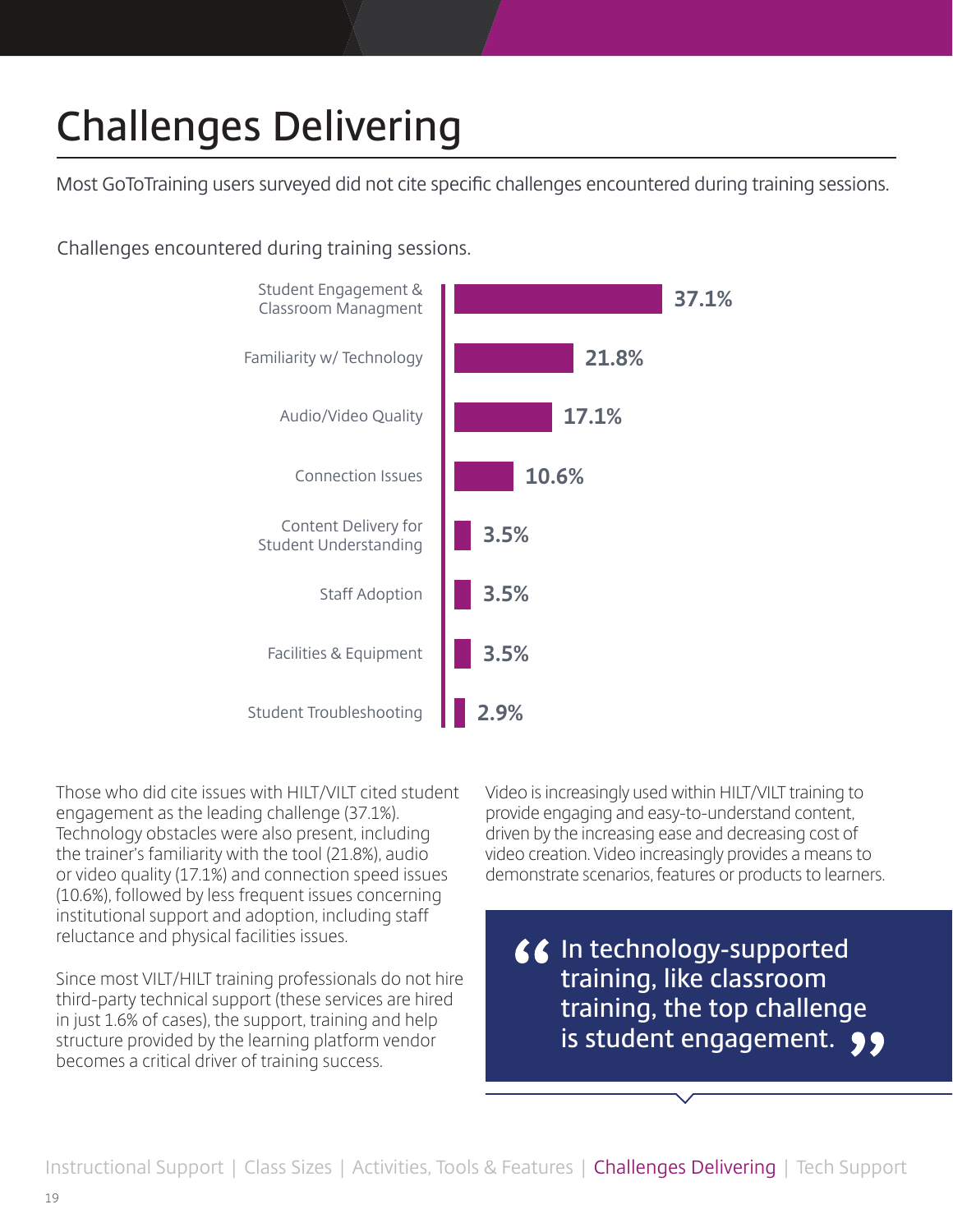# **Technical Support**

Most rely on internal support and the support provided by the HILT/VILT vendor; most do not rely on technical support provided by third parties.



Since trainers are broadly responsible for many or all of the tasks involved in the scheduling, promotion, creation, delivery and measurement of training programs, their ability to perform is enabled by how easy (or difficult) their selected technology solutions are to use. Their success, especially for trainers who operate in small teams or as individuals, depends on the support provided by the technology vendor, combined with how readily the tool can be learned by both the trainer and student.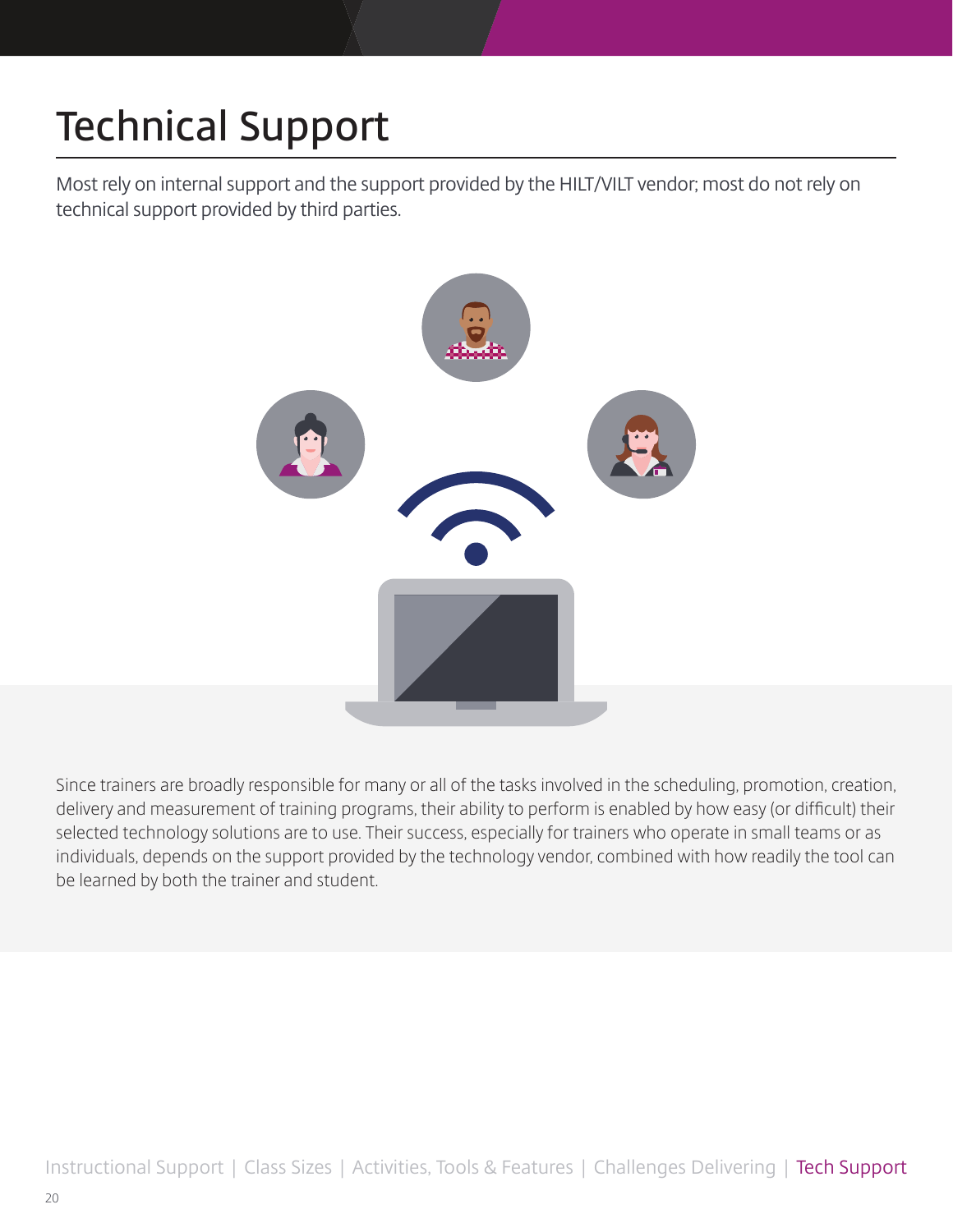

### **Post-Training Activities**

Considering the organization's investment in training, it would be short-sighted for any organization to overlook the next steps, including the reinforcement of learning and measurement of outcomes. Best practices in the delivery of training include the integration of evaluative activities at all levels of the Kirkpatrick training evaluation model, particularly higher-level evaluation focused on learner behavior and results.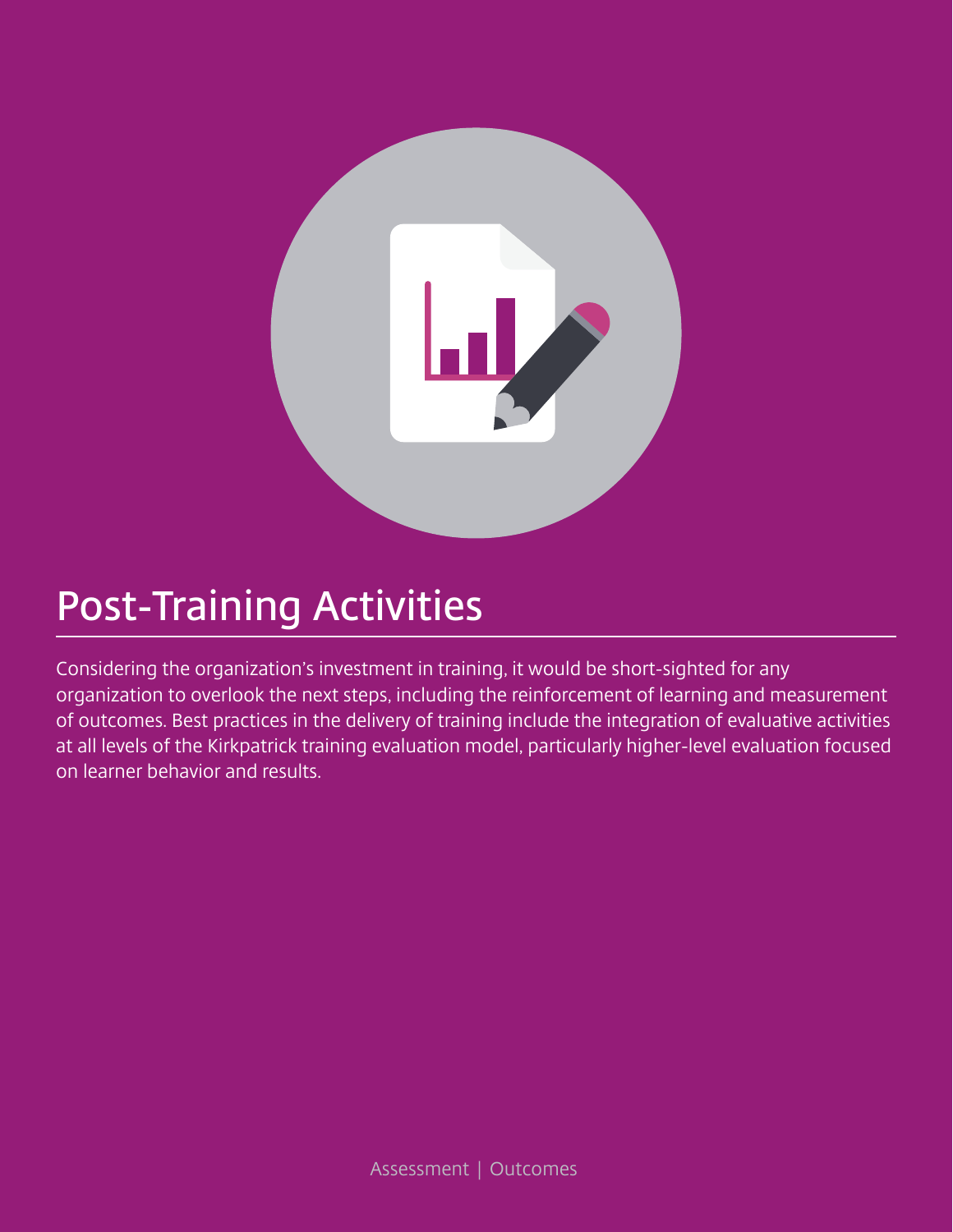### **Assessment**

In technology-enabled training, the trainer's measures of success are broadly similar to those found in traditional classroom training, where the trainer's primary success metrics focus on the learner's understanding, retention and application of the material.

### **The Kirkpatrick Model defines the four levels of training evaluation:**

- 1. The reaction of the student and their thoughts about the learning experience.
- 2. The student's increase in knowledge from the training experience.
- 3. The student's behavioral change and improvement after applying the skills on the job.
- 4. The results or effects the student's performance has on the business.

Trainers are also concerned with their ability to conduct the training session without distraction from the supporting technology (15.5%).

#### Measures of HILT/VILT success.

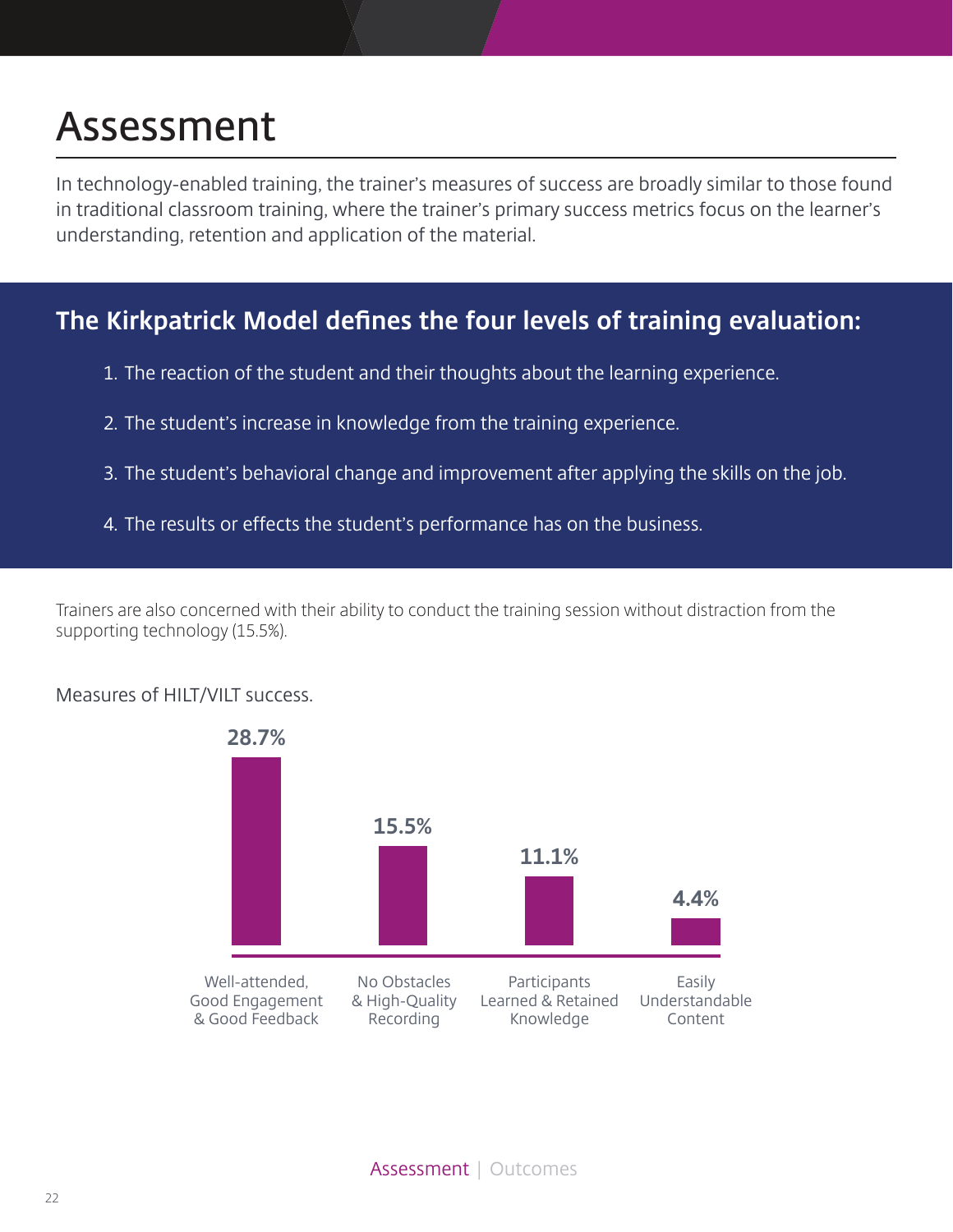### **Outcomes**

Organizational outcomes in technology-enabled instructor-led training are directly driven by learner outcomes. Among GoToTraining users, 85 percent found their company's overall productivity improved through the use of the GoToTraining tool.

The **Top Three** training process and learner outcomes associated with GoToTraining use were:

- **1.** Engagement of learners through virtual tools & activities
- **2.** The ability to scale training to reach more students in less time
- **3.** Simplification and expediting of training scheduling & registration



Compared against traditional face-to-face or classroom-style training, VILT is substantially less costly. Cost modeling of VILT against classroom sessions finds VILT saves between \$9,550 and \$15,870 per training session in direct and indirect costs - accounting for technology, travel and transportation costs, as well as the organizational costs of employee time off task.

The cost differences are greatest for employee populations across multiple work sites, where more travel is required, and for mid-level and seniorlevel staff, where the opportunity cost of time off task is greatest. However, even for populations on one work site, where no travel is required, the cost savings of VILT represent effective savings of \$1,910 to \$2,535 per training session.

**Companies can save between \$9,550 to \$15,870 by moving one course from a traditional classroom to VILT.**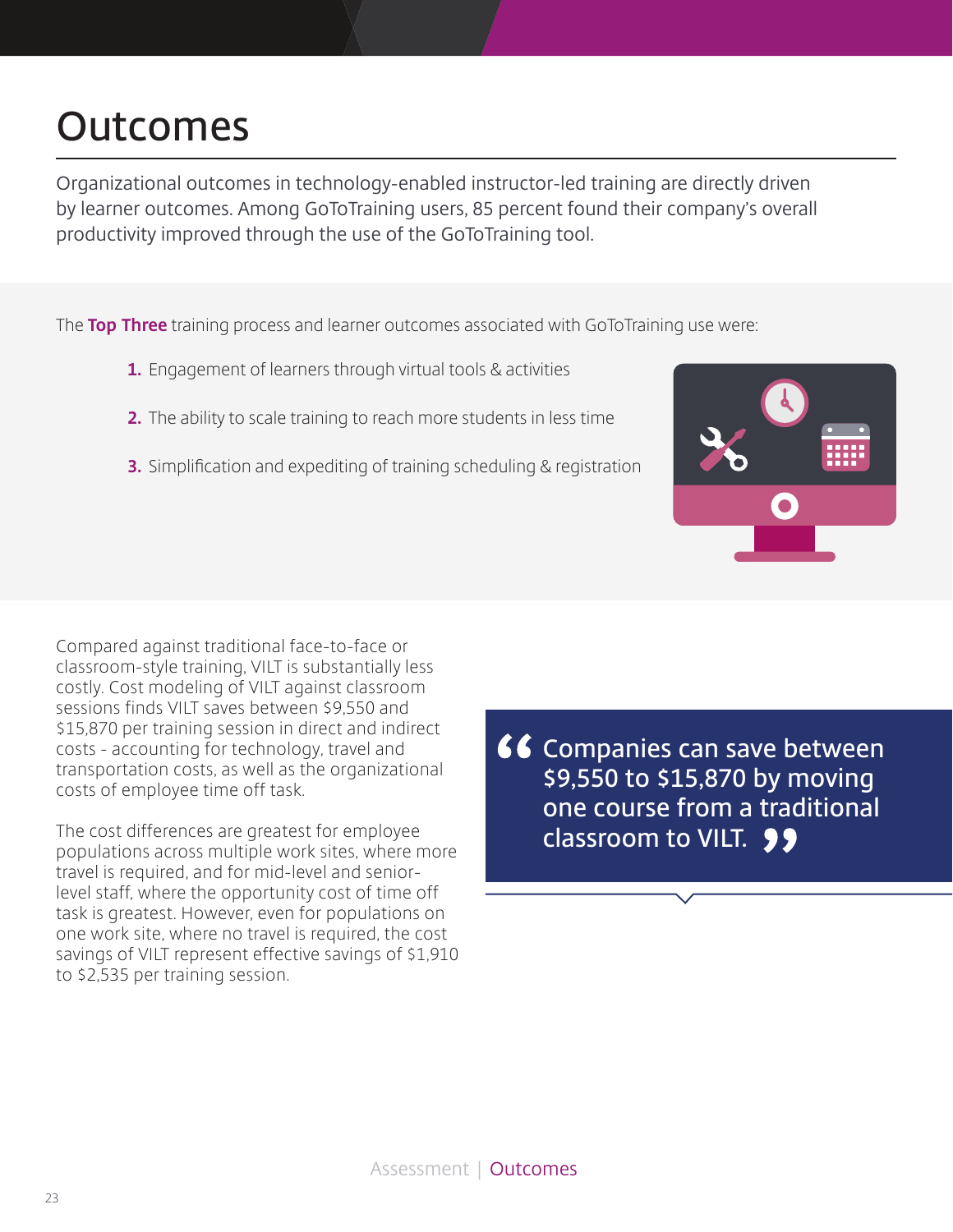

### **Conclusion**

Key Takeaways How to Use This Report Data Sources Other Works Referenced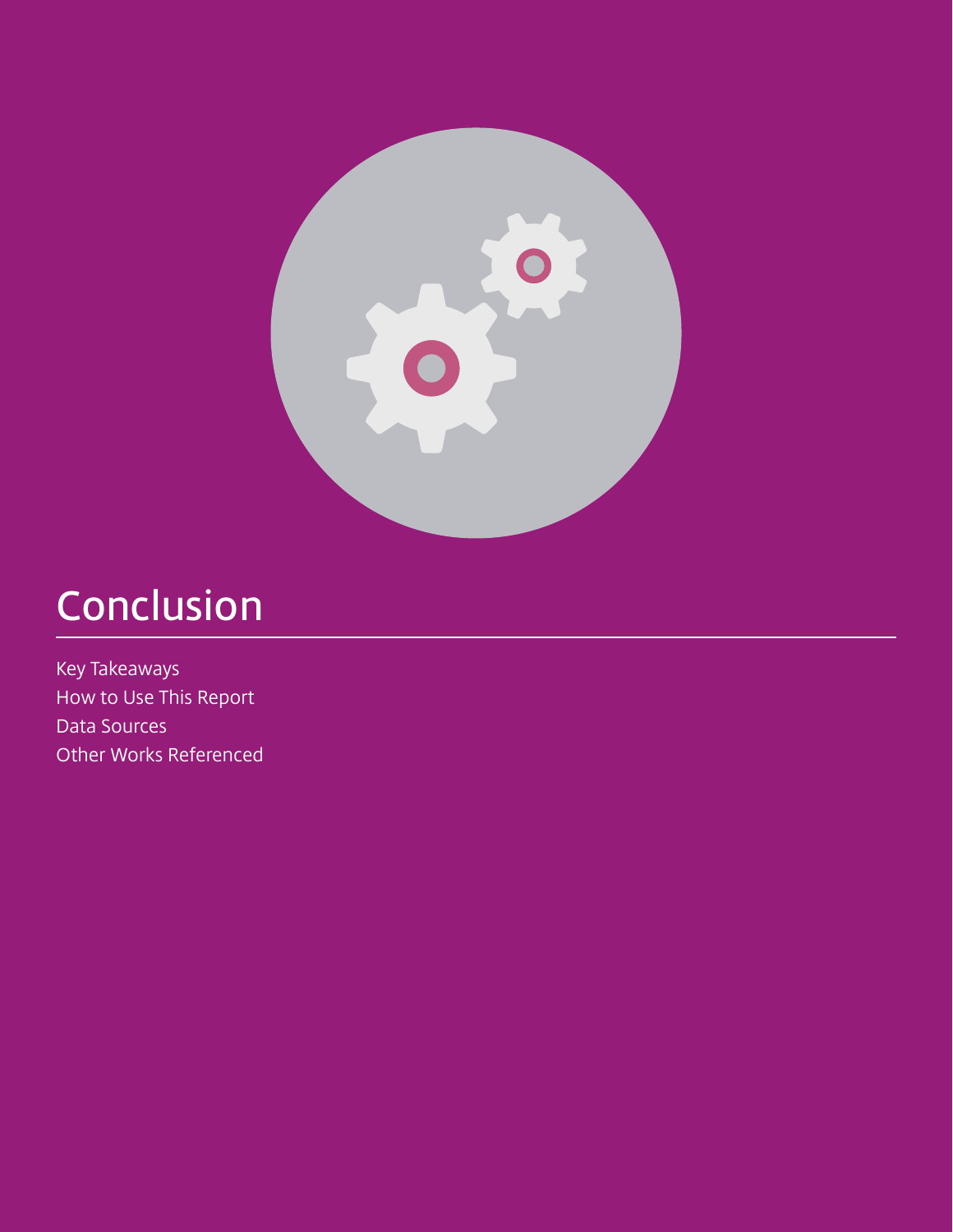### **Key Takeaways**